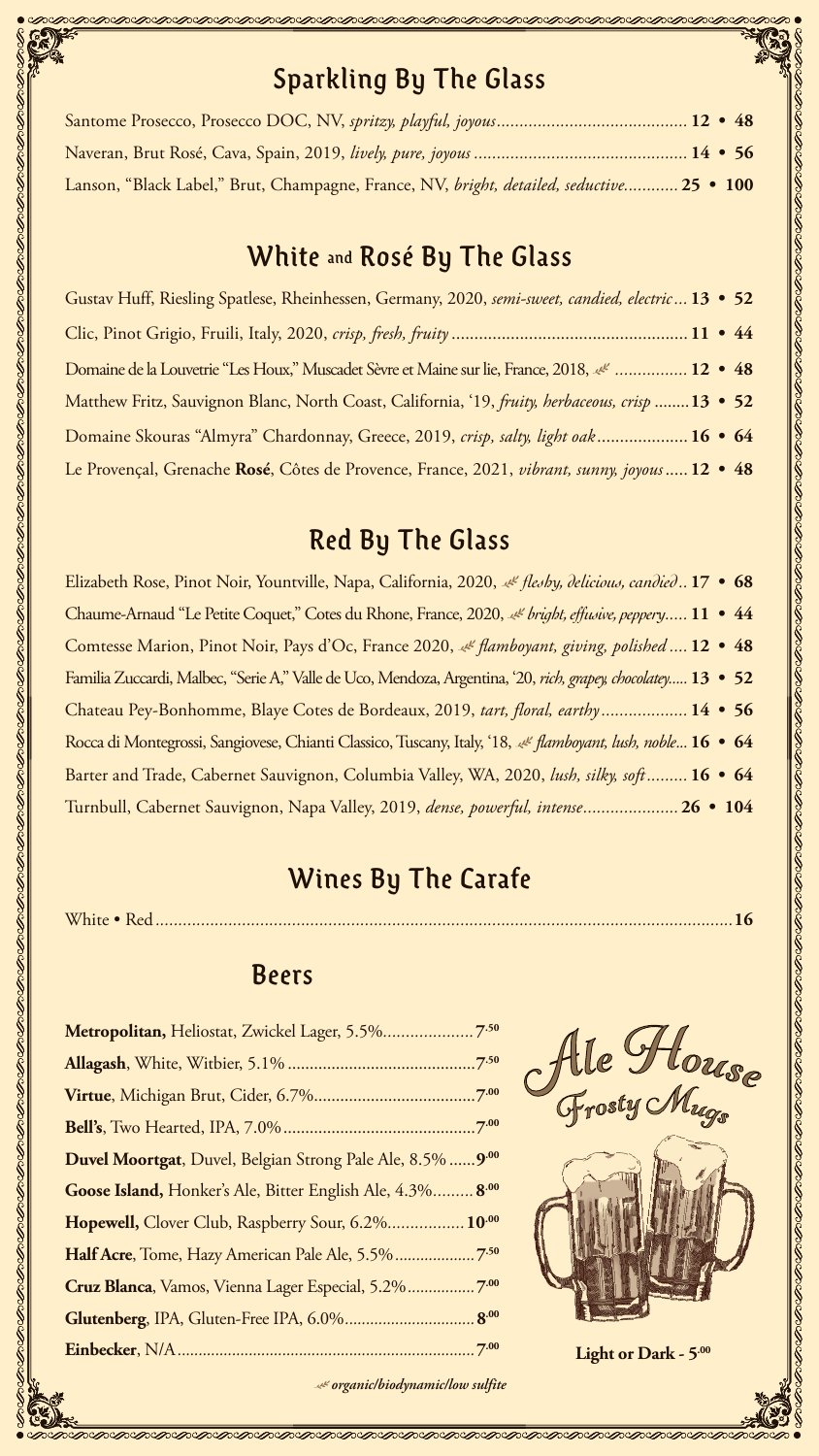# Sparkling

| Lanson, "Black Label," Brut, Champagne, France, NV, bright, detailed, seductive 100 |  |
|-------------------------------------------------------------------------------------|--|
|                                                                                     |  |
| Charles Heidseick Brut Rosé, Champagne, NV, rich, concentrated, finessed  130       |  |
|                                                                                     |  |

#### Domestic Whites

Forge, "Classique," Dry Riesling, Seneca Lake, Finger Lakes, NY, '19, *energetic, chiseled, powerful*..... **46**  Matthew Fritz, Sauvignon Blanc, North Coast, California, 2019, *fruity, herbaceous, crisp* .......... **52** Emmolo, Sauvignon Blanc, Napa Valley, 2020, *flashy, tropical, delicious ....................................* **56** 8, bordelaise, stylish, intense ...........72 Massican, Sauvignon Blanc, Napa Valley, 2021, *sleek, detailed, classy* ......................................... **99** Hiyu Tzum, Atavus V, Columbia Gorge, Oregon, *solera, perpetual, dynamic* ....................... **116** Rombauer, Chardonnay, Carneros, California, 2020, *creamy, oaky, decadent*............................ **140**

|                               | Sinegal Estate, Sauvignon Blanc, Napa Valley, California, 2018, bordelaise, stylish, intense 72                 |  |
|-------------------------------|-----------------------------------------------------------------------------------------------------------------|--|
|                               |                                                                                                                 |  |
|                               | Hiyu Tzum, Atavus V, Columbia Gorge, Oregon, & solera, perpetual, dynamic  116                                  |  |
|                               | Rombauer, Chardonnay, Carneros, California, 2020, creamy, oaky, decadent 140                                    |  |
|                               | Hanzell, Chardonnay, Sonoma Valley, 2015, & mineral, powerful, noble 188                                        |  |
|                               | Kistler Vineyards, Chardonnay, "Les Noisetiers," Sonoma Coast, CA, '19, nutty, creamy, refined 194              |  |
|                               | Aubert, Chardonnay "Larry Hyde," Carneros, 2015, decadent, indulgent, opulent 301                               |  |
|                               |                                                                                                                 |  |
|                               | <b>Imported Whites</b>                                                                                          |  |
|                               |                                                                                                                 |  |
|                               |                                                                                                                 |  |
|                               | Domaine de la Louvetrie "Les Houx," Muscadet Sèvre et Maine sur lie, France, 2019, « snappy, salty, refined  48 |  |
|                               |                                                                                                                 |  |
|                               | Gustav Huff, Riesling Spatlese, Rheinhessen, Germany, 2020, semi-sweet, candied, electric52                     |  |
| <u>sa Francesa Compandida</u> |                                                                                                                 |  |

Clic, Pinot Grigio, Fruili, Italy, 2020, *crisp, fresh, fruity...................................................................***44** Domaine de la Louvetrie "Les Houx," Muscadet Sèvre et Maine sur lie, France, 2019, *snappy, salty, refined....***48** Scarpetta, Pinot Grigio, Friuli, Italy, 2020, *bright, crunchy, crisp .................................................***51** Gustav Huff, Riesling Spatlese, Rheinhessen, Germany, 2020, *semi-sweet, candied, electric..............***52** Ameztoi, Txakoli, Getaria, Spain, 2021, *tart, crisp, spritzy*...............................................................**58** Domaine Skouras "Almyra" Chardonnay, Greece, 2019, *crisp, salty, light oak* ..................................**64** Paco & Lola Albarino, Rias Baixas, Spain, 2020, *punchy, vibrant, salty........................................***67** Craggy Range, Sauvignon Blanc, Martinborough, NZ, 2021, *juicy, concentrated, grassy*..............**70** Domaine Louis Moreau, Chardonnay, Chablis, France, 2019, *oyster-y, elegant, mineral ..............***86** Francois le Saint, "Calcaire," Sancerre, France, 2019, *chalky, mineral, refined*..............................**88** Kumeu River, Chardonnay, Auckland, New Zealand, 2019, *taut, thoughtful, powerful*................**89**  Pierre Morey, Chardonnay, Burgundy, 2019, *taut, deep, sublime* ..........................................**112** Domaine Ramonet, Champs-Canet, 1er Cru, Puligny-Montrachet, France, '15, *elegant, expressive, regal*...**381**



<u> 1990 and a chaile and a chaile and a chaile and a chaile and a chaile and a chaile and a chaile and and and a ch</u>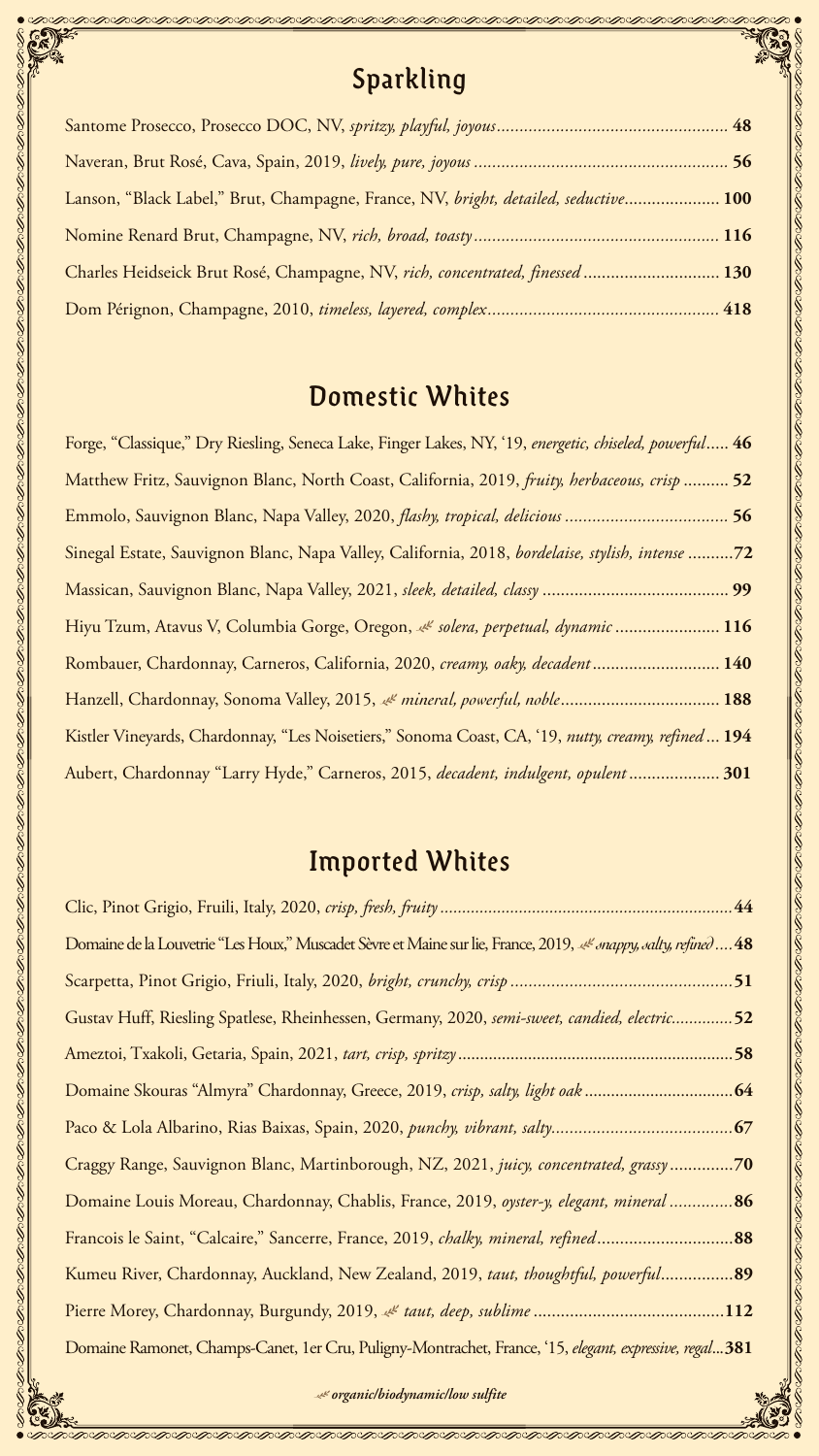

# Italian Reds

かめめめめめめめめめめのありがっとないでないでないしゃしゃしゃしゃしゃしゃしゃしゃしゃしゃしゃしゃしゃしゃしゃしゃしゃ

| Rocca di Montegrossi, Sangiovese, Chianti Classico, Tuscany, Italy, '18, & flamboyant, lush, noble  64 |  |
|--------------------------------------------------------------------------------------------------------|--|
|                                                                                                        |  |
|                                                                                                        |  |
|                                                                                                        |  |
|                                                                                                        |  |
|                                                                                                        |  |
|                                                                                                        |  |

# French Reds

Chaume-Arnaud "Le Petite Coquet," Cotes du Rhone, France, 2020, *bright, effusive, peppery* ....**44**

Comtesse Marion, Pinot Noir, Pays d'Oc, France 2020, « flamboyant, giving, polished *...............*.48

| $\frac{1}{2}$                                                                                                            |
|--------------------------------------------------------------------------------------------------------------------------|
| Chateau Pey-Bonhomme, Blaye Cotes de Bordeaux, 2019, tart, floral, earthy52                                              |
|                                                                                                                          |
|                                                                                                                          |
| Danjean-Berthoux, Meix au Roi, Givry, Burgundy, 2019, bright, fresh, pure79                                              |
| Domaine De Cambes, Merlot/Cabernet Franc, Côtes de Bourg, 2015, <i>plush, silky, focused</i> 138                         |
|                                                                                                                          |
| Château Margaux, Cab./Merlot, "Margaux du Margaux", Bordeaux, France, '14, suave, distinguished, sublime 219             |
| Domaine Dujac, Malconsorts, 1 <sup>er</sup> Cru, Vosne-Romanée, Burgundy, '11, <i>savory, mysterious, beguiling</i> 1258 |
|                                                                                                                          |
| Global Reds                                                                                                              |

Familia Zuccardi, Malbec, "Serie A," Valle de Uco, Mendoza, Argentina, '20, *rich, grapey, chocolatey*..**52** Juan Gil Monastrell, Jumilla, Spain, 2019, *concentrated, grapey, herbal*........................................**67** Domaine Skouras "Megas Oenos," Greece, 2017, *regal, thrilling, ambitious*................................**95** Luca Malbec, Mendoza, Argentina, 2018, *deep, dark, brooding*................................................ **101** R. Lopez de Heredia, Tempranillo, Bosconia, Rioja Reserva, Spain, 2010 , *lithe, sublime, haunting*..... **105**